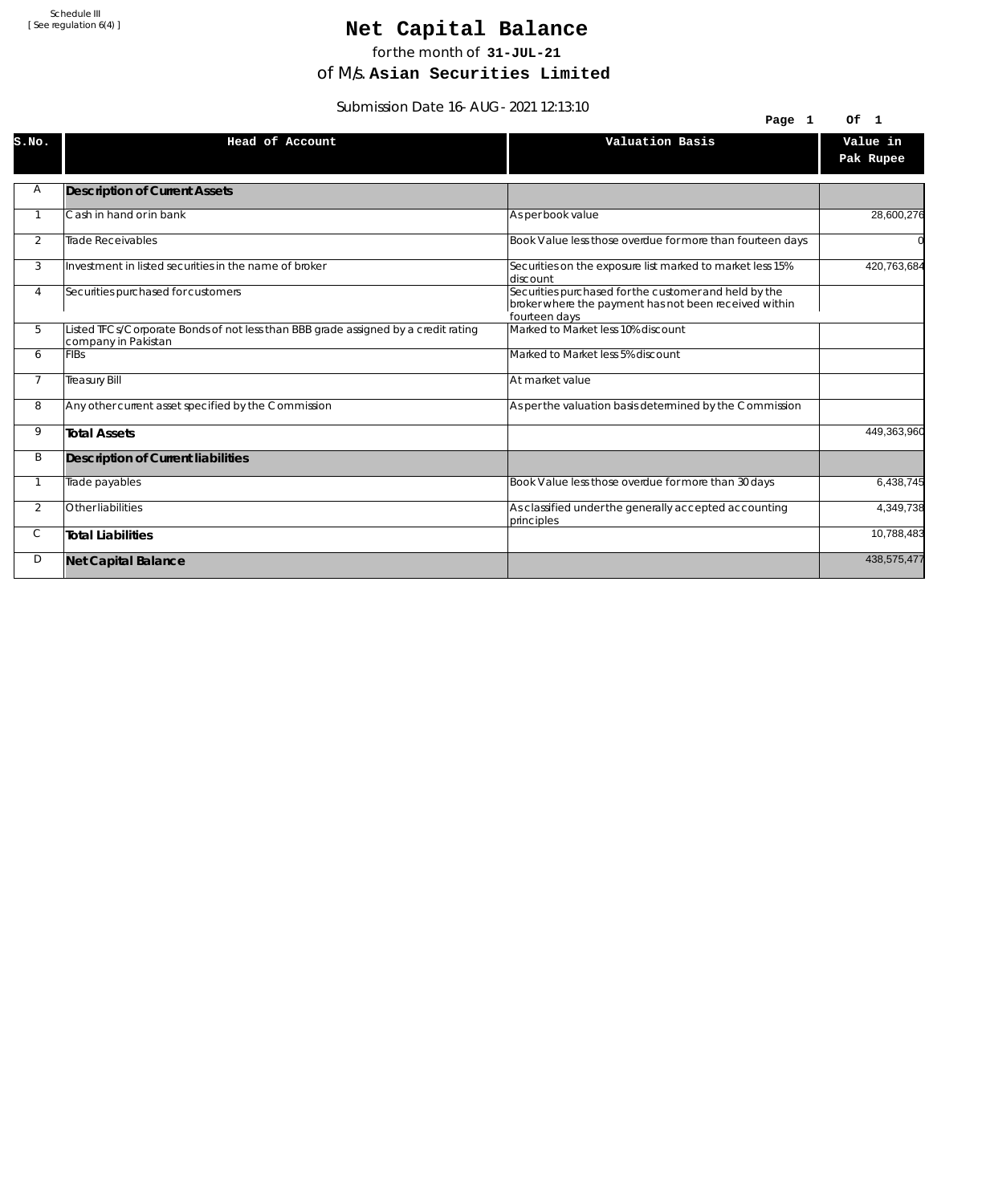## Net Capital Balance

for the month of **31-AUG-21**

of M/s. **Asian Securities Limited**

Submission Date 14-SEP-2021 16:24:23

|                | SUDITIISSIOIT DATE T4-SEF-ZVZT T0.24.23                                                                   |                                                                                                                                 |                                |
|----------------|-----------------------------------------------------------------------------------------------------------|---------------------------------------------------------------------------------------------------------------------------------|--------------------------------|
|                |                                                                                                           | Page 1                                                                                                                          | Of<br>$\overline{\phantom{0}}$ |
| S.NO.          | Head of Account                                                                                           | Valuation Basis                                                                                                                 | Value in<br>Pak Rupee          |
| Α              | <b>Description of Current Assets</b>                                                                      |                                                                                                                                 |                                |
|                | Cash in hand or in bank                                                                                   | As per book value                                                                                                               | 27, 161, 463                   |
| 2              | Trade Receivables                                                                                         | Book Value less those overdue for more than fourteen days                                                                       | 85,540                         |
| 3              | Investment in listed securities in the name of broker                                                     | Securities on the exposure list marked to market less 15%<br>ldiscount                                                          | 416,318,157                    |
| 4              | Securities purchased for customers                                                                        | Securities purchased for the customer and held by the<br>broker where the payment has not been received within<br>fourteen days |                                |
| 5              | Listed TFCs/Corporate Bonds of not less than BBB grade assigned by a credit rating<br>company in Pakistan | Marked to Market less 10% discount                                                                                              |                                |
| 6              | <b>FIBs</b>                                                                                               | Marked to Market less 5% discount                                                                                               |                                |
| $\overline{7}$ | <b>Treasury Bill</b>                                                                                      | At market value                                                                                                                 |                                |
| 8              | Any other current asset specified by the Commission                                                       | As per the valuation basis determined by the Commission                                                                         |                                |
| 9              | <b>Total Assets</b>                                                                                       |                                                                                                                                 | 443,565,160                    |
| B              | Description of Current liabilities                                                                        |                                                                                                                                 |                                |
|                | Trade payables                                                                                            | Book Value less those overdue for more than 30 days                                                                             | 2,545,085                      |
| $\overline{2}$ | Other liabilities                                                                                         | As classified under the generally accepted accounting<br>principles                                                             | 4,510,621                      |
| С              | <b>Total Liabilities</b>                                                                                  |                                                                                                                                 | 7,055,706                      |
| D              | <b>Net Capital Balance</b>                                                                                |                                                                                                                                 | 436,509,454                    |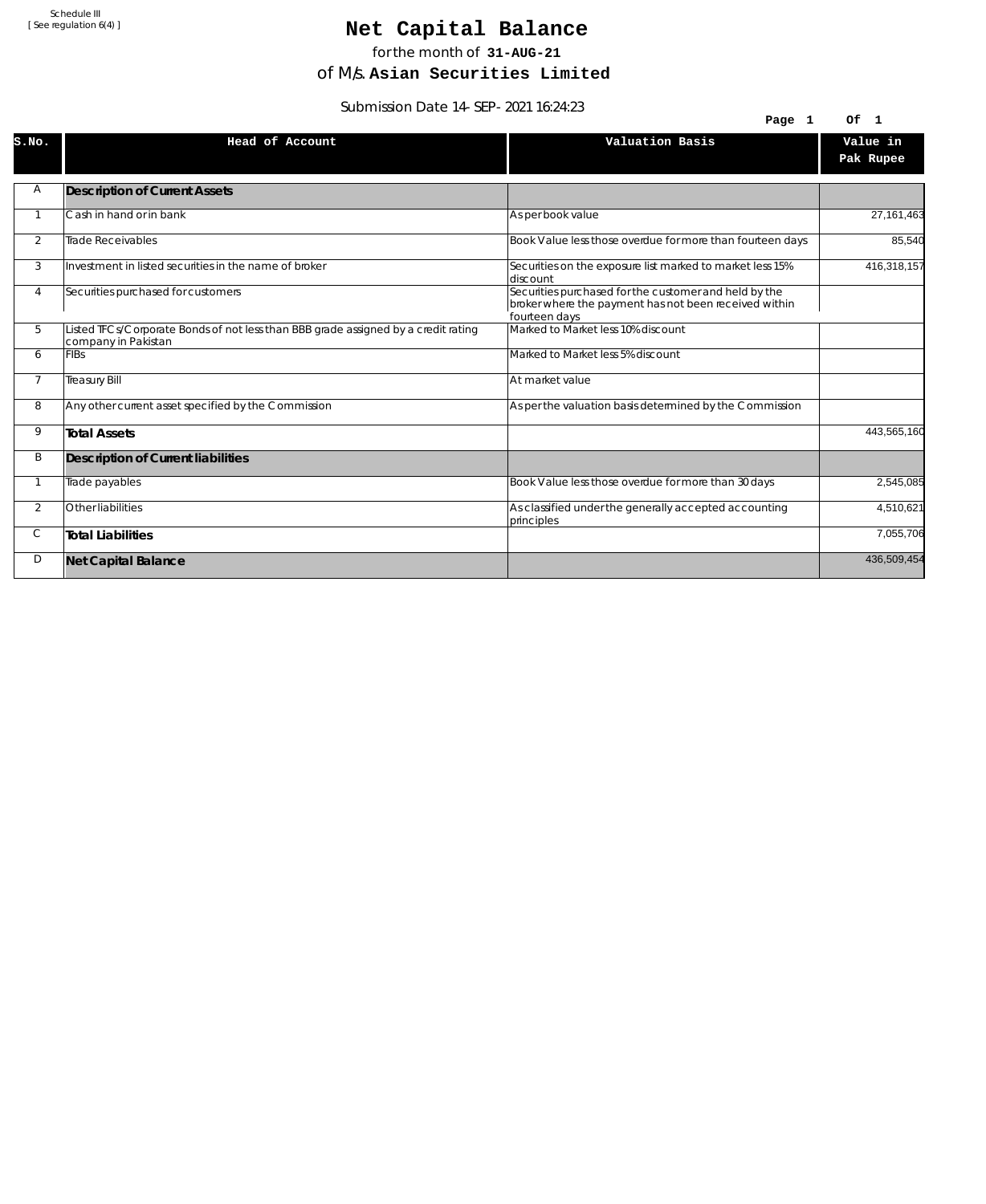## Net Capital Balance

for the month of **30-SEP-21**

of M/s. **Asian Securities Limited**

Submission Date 12-OCT-2021 17:36:13

|                | $300111331011$ Date $12 - 001 - 2021$ 17.30.13                                                            |                                                                                                                                 |                       |
|----------------|-----------------------------------------------------------------------------------------------------------|---------------------------------------------------------------------------------------------------------------------------------|-----------------------|
|                |                                                                                                           | Page 1                                                                                                                          | Of 1                  |
| S.NO.          | Head of Account                                                                                           | Valuation Basis                                                                                                                 | Value in<br>Pak Rupee |
| Α              | <b>Description of Current Assets</b>                                                                      |                                                                                                                                 |                       |
|                | Cash in hand or in bank                                                                                   | As per book value                                                                                                               | 32,334,325            |
| 2              | Trade Receivables                                                                                         | Book Value less those overdue for more than fourteen days                                                                       |                       |
| 3              | Investment in listed securities in the name of broker                                                     | Securities on the exposure list marked to market less 15%<br>ldiscount                                                          | 415,998,825           |
| 4              | Securities purchased for customers                                                                        | Securities purchased for the customer and held by the<br>broker where the payment has not been received within<br>fourteen days |                       |
| 5              | Listed TFCs/Corporate Bonds of not less than BBB grade assigned by a credit rating<br>company in Pakistan | Marked to Market less 10% discount                                                                                              |                       |
| 6              | <b>FIBs</b>                                                                                               | Marked to Market less 5% discount                                                                                               |                       |
| $\overline{7}$ | <b>Treasury Bill</b>                                                                                      | At market value                                                                                                                 |                       |
| 8              | Any other current asset specified by the Commission                                                       | As per the valuation basis determined by the Commission                                                                         |                       |
| 9              | <b>Total Assets</b>                                                                                       |                                                                                                                                 | 448,333,150           |
| B              | Description of Current liabilities                                                                        |                                                                                                                                 |                       |
|                | Trade payables                                                                                            | Book Value less those overdue for more than 30 days                                                                             | 11,389,155            |
| $\overline{2}$ | Other liabilities                                                                                         | As classified under the generally accepted accounting<br>principles                                                             | 5,225,635             |
| С              | <b>Total Liabilities</b>                                                                                  |                                                                                                                                 | 16,614,790            |
| D              | <b>Net Capital Balance</b>                                                                                |                                                                                                                                 | 431,718,360           |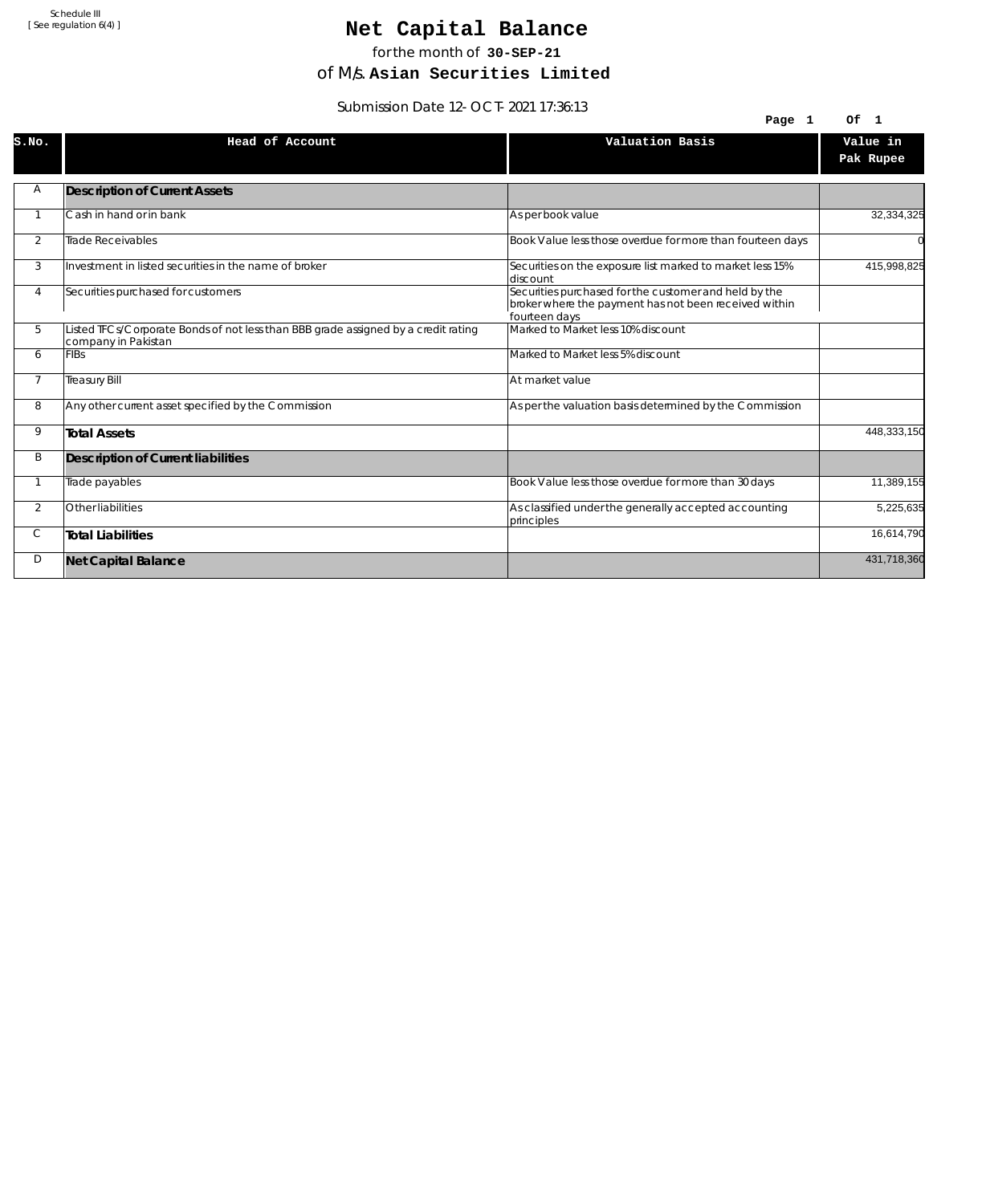## Net Capital Balance

for the month of **31-OCT-21**

of M/s. **Asian Securities Limited**

Submission Date 10-NOV-2021 16:53:33

|                | <u>JUDITIISSIUITE JU – INU V – ZUZ L TOJJJJJ</u>                                                          |                                                                                                                                 |                                |
|----------------|-----------------------------------------------------------------------------------------------------------|---------------------------------------------------------------------------------------------------------------------------------|--------------------------------|
|                |                                                                                                           | Page 1                                                                                                                          | Of<br>$\overline{\phantom{0}}$ |
| S.NO.          | Head of Account                                                                                           | Valuation Basis                                                                                                                 | Value in<br>Pak Rupee          |
| Α              | <b>Description of Current Assets</b>                                                                      |                                                                                                                                 |                                |
|                | Cash in hand or in bank                                                                                   | As per book value                                                                                                               | 27,701,197                     |
| 2              | Trade Receivables                                                                                         | Book Value less those overdue for more than fourteen days                                                                       | 150                            |
| 3              | Investment in listed securities in the name of broker                                                     | Securities on the exposure list marked to market less 15%<br>ldiscount                                                          | 301,092,434                    |
| 4              | Securities purchased for customers                                                                        | Securities purchased for the customer and held by the<br>broker where the payment has not been received within<br>fourteen days |                                |
| 5              | Listed TFCs/Corporate Bonds of not less than BBB grade assigned by a credit rating<br>company in Pakistan | Marked to Market less 10% discount                                                                                              |                                |
| 6              | <b>FIBs</b>                                                                                               | Marked to Market less 5% discount                                                                                               |                                |
| $\overline{7}$ | <b>Treasury Bill</b>                                                                                      | At market value                                                                                                                 |                                |
| 8              | Any other current asset specified by the Commission                                                       | As per the valuation basis determined by the Commission                                                                         |                                |
| 9              | <b>Total Assets</b>                                                                                       |                                                                                                                                 | 328,793,781                    |
| B              | Description of Current liabilities                                                                        |                                                                                                                                 |                                |
|                | Trade payables                                                                                            | Book Value less those overdue for more than 30 days                                                                             | 4,381,379                      |
| $\overline{2}$ | Other liabilities                                                                                         | As classified under the generally accepted accounting<br>principles                                                             | 5,785,433                      |
| С              | <b>Total Liabilities</b>                                                                                  |                                                                                                                                 | 10,166,812                     |
| D              | <b>Net Capital Balance</b>                                                                                |                                                                                                                                 | 318,626,969                    |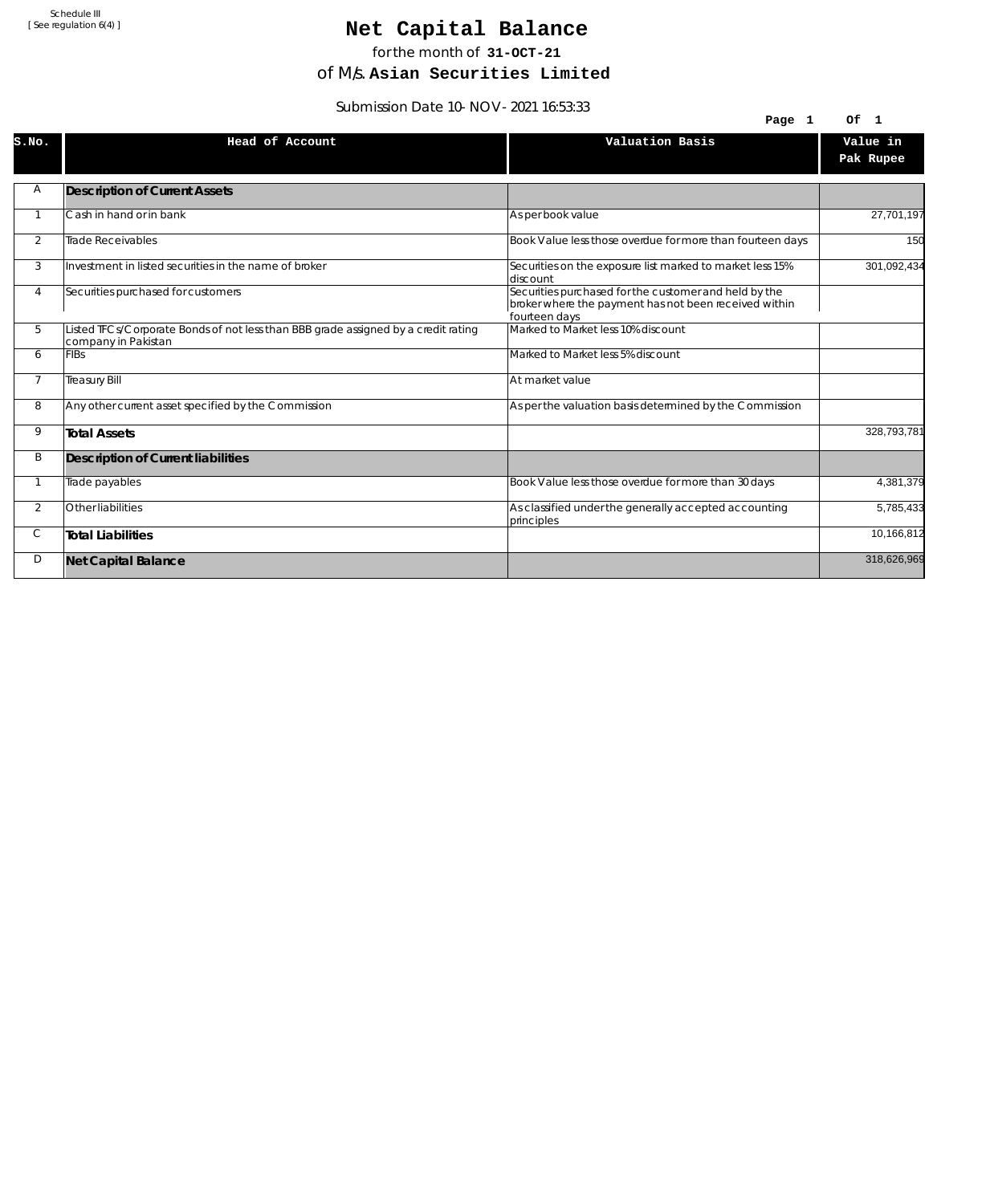## Net Capital Balance

for the month of **30-NOV-21**

of M/s. **Asian Securities Limited**

Submission Date 13-DEC-2021 17:33:42

|                | 39.42 - 2011 Dale 13-DLC - 2021 17:33                                                                     |                                                                                                                                 |                       |
|----------------|-----------------------------------------------------------------------------------------------------------|---------------------------------------------------------------------------------------------------------------------------------|-----------------------|
|                |                                                                                                           | Page 1                                                                                                                          | Of 1                  |
| S.NO.          | Head of Account                                                                                           | Valuation Basis                                                                                                                 | Value in<br>Pak Rupee |
| Α              | <b>Description of Current Assets</b>                                                                      |                                                                                                                                 |                       |
|                | Cash in hand or in bank                                                                                   | As per book value                                                                                                               | 37,938,884            |
| $\overline{2}$ | <b>Trade Receivables</b>                                                                                  | Book Value less those overdue for more than fourteen days                                                                       | 335,537               |
| 3              | Investment in listed securities in the name of broker                                                     | Securities on the exposure list marked to market less 15%<br>discount                                                           | 303,638,748           |
| 4              | Securities purchased for customers                                                                        | Securities purchased for the customer and held by the<br>broker where the payment has not been received within<br>fourteen days |                       |
| 5              | Listed TFCs/Corporate Bonds of not less than BBB grade assigned by a credit rating<br>company in Pakistan | Marked to Market less 10% discount                                                                                              |                       |
| 6              | <b>FIBs</b>                                                                                               | Marked to Market less 5% discount                                                                                               |                       |
| $\overline{7}$ | <b>Treasury Bill</b>                                                                                      | At market value                                                                                                                 |                       |
| 8              | Any other current asset specified by the Commission                                                       | As per the valuation basis determined by the Commission                                                                         |                       |
| 9              | <b>Total Assets</b>                                                                                       |                                                                                                                                 | 341,913,169           |
| B              | Description of Current liabilities                                                                        |                                                                                                                                 |                       |
|                | Trade payables                                                                                            | Book Value less those overdue for more than 30 days                                                                             | 17,805,776            |
| $\overline{2}$ | Other liabilities                                                                                         | As classified under the generally accepted accounting<br>principles                                                             | 3,899,791             |
| С              | <b>Total Liabilities</b>                                                                                  |                                                                                                                                 | 21,705,567            |
| D              | <b>Net Capital Balance</b>                                                                                |                                                                                                                                 | 320,207,602           |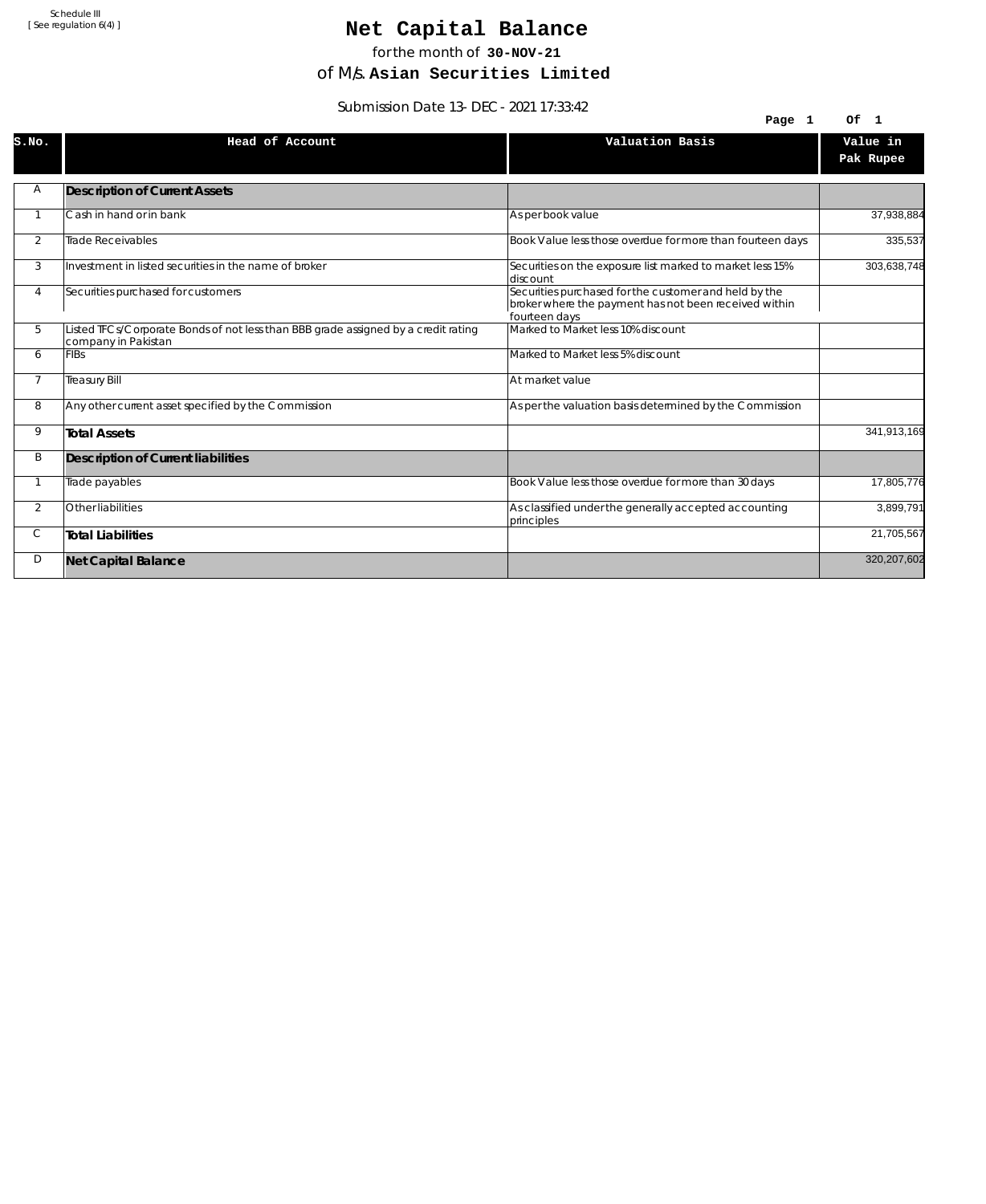## Net Capital Balance

for the month of **31-DEC-21**

of M/s. **Asian Securities Limited**

Submission Date 13-JAN-2022 16:19:13

|                | <u>JUDITIISJUITUALE IJ-JAN-ZUZZ 10.17.1J</u>                                                              |                                                                                                                                 |                       |
|----------------|-----------------------------------------------------------------------------------------------------------|---------------------------------------------------------------------------------------------------------------------------------|-----------------------|
|                |                                                                                                           | Page 1                                                                                                                          | Of 1                  |
| S.NO.          | Head of Account                                                                                           | Valuation Basis                                                                                                                 | Value in<br>Pak Rupee |
| Α              | <b>Description of Current Assets</b>                                                                      |                                                                                                                                 |                       |
|                | Cash in hand or in bank                                                                                   | As per book value                                                                                                               | 20,856,099            |
| 2              | Trade Receivables                                                                                         | Book Value less those overdue for more than fourteen days                                                                       | 818,733               |
| 3              | Investment in listed securities in the name of broker                                                     | Securities on the exposure list marked to market less 15%<br>discount                                                           | 299,955,383           |
| 4              | Securities purchased for customers                                                                        | Securities purchased for the customer and held by the<br>broker where the payment has not been received within<br>fourteen days |                       |
| 5              | Listed TFCs/Corporate Bonds of not less than BBB grade assigned by a credit rating<br>company in Pakistan | Marked to Market less 10% discount                                                                                              |                       |
| 6              | <b>FIBs</b>                                                                                               | Marked to Market less 5% discount                                                                                               |                       |
| $\overline{7}$ | <b>Treasury Bill</b>                                                                                      | At market value                                                                                                                 |                       |
| 8              | Any other current asset specified by the Commission                                                       | As per the valuation basis determined by the Commission                                                                         |                       |
| 9              | <b>Total Assets</b>                                                                                       |                                                                                                                                 | 321,630,215           |
| B              | Description of Current liabilities                                                                        |                                                                                                                                 |                       |
|                | Trade payables                                                                                            | Book Value less those overdue for more than 30 days                                                                             | 5,478,842             |
| $\overline{2}$ | Other liabilities                                                                                         | As classified under the generally accepted accounting<br>principles                                                             | 3,895,503             |
| С              | <b>Total Liabilities</b>                                                                                  |                                                                                                                                 | 9,374,345             |
| D              | <b>Net Capital Balance</b>                                                                                |                                                                                                                                 | 312,255,870           |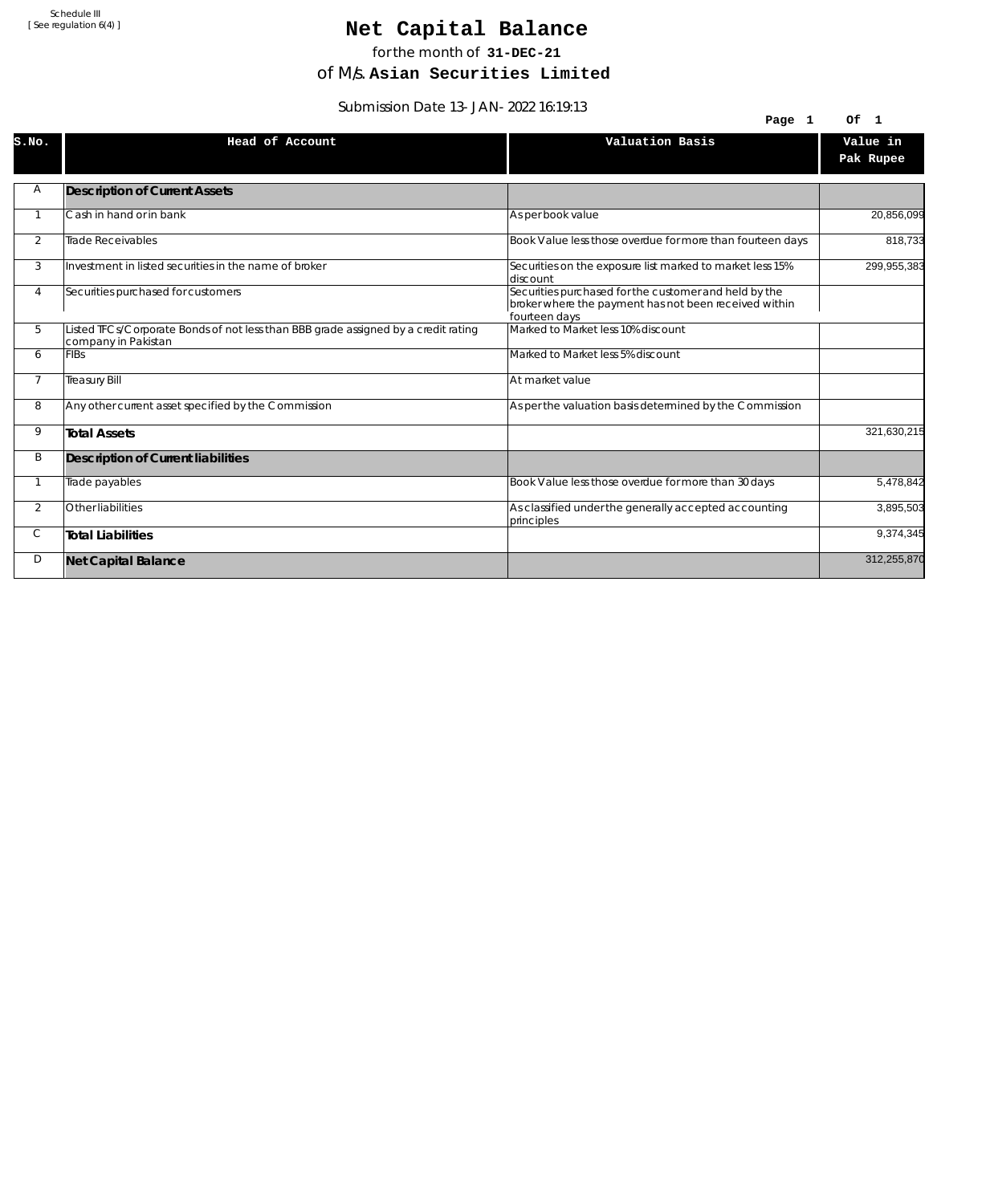## Net Capital Balance

for the month of **31-JAN-22**

of M/s. **Asian Securities Limited**

Submission Date 14-FEB-2022 16:11:02

|                | 3001111331011 DATE 14-FLD-2022 10.11.02                                                                   |                                                                                                                                 |                       |
|----------------|-----------------------------------------------------------------------------------------------------------|---------------------------------------------------------------------------------------------------------------------------------|-----------------------|
|                |                                                                                                           | Page 1                                                                                                                          | Of 1                  |
| S.NO.          | Head of Account                                                                                           | Valuation Basis                                                                                                                 | Value in<br>Pak Rupee |
| Α              | <b>Description of Current Assets</b>                                                                      |                                                                                                                                 |                       |
|                | Cash in hand or in bank                                                                                   | As per book value                                                                                                               | 20,305,265            |
| $\overline{2}$ | <b>Trade Receivables</b>                                                                                  | Book Value less those overdue for more than fourteen days                                                                       |                       |
| 3              | Investment in listed securities in the name of broker                                                     | Securities on the exposure list marked to market less 15%<br>discount                                                           | 314,453,924           |
| 4              | Securities purchased for customers                                                                        | Securities purchased for the customer and held by the<br>broker where the payment has not been received within<br>fourteen days |                       |
| 5              | Listed TFCs/Corporate Bonds of not less than BBB grade assigned by a credit rating<br>company in Pakistan | Marked to Market less 10% discount                                                                                              |                       |
| 6              | <b>FIBs</b>                                                                                               | Marked to Market less 5% discount                                                                                               |                       |
| $\overline{7}$ | <b>Treasury Bill</b>                                                                                      | At market value                                                                                                                 |                       |
| 8              | Any other current asset specified by the Commission                                                       | As per the valuation basis determined by the Commission                                                                         |                       |
| 9              | <b>Total Assets</b>                                                                                       |                                                                                                                                 | 334,759,189           |
| B              | Description of Current liabilities                                                                        |                                                                                                                                 |                       |
|                | Trade payables                                                                                            | Book Value less those overdue for more than 30 days                                                                             | 7,626,758             |
| $\overline{2}$ | Other liabilities                                                                                         | As classified under the generally accepted accounting<br>principles                                                             | 3,517,438             |
| С              | <b>Total Liabilities</b>                                                                                  |                                                                                                                                 | 11,144,196            |
| D              | <b>Net Capital Balance</b>                                                                                |                                                                                                                                 | 323,614,993           |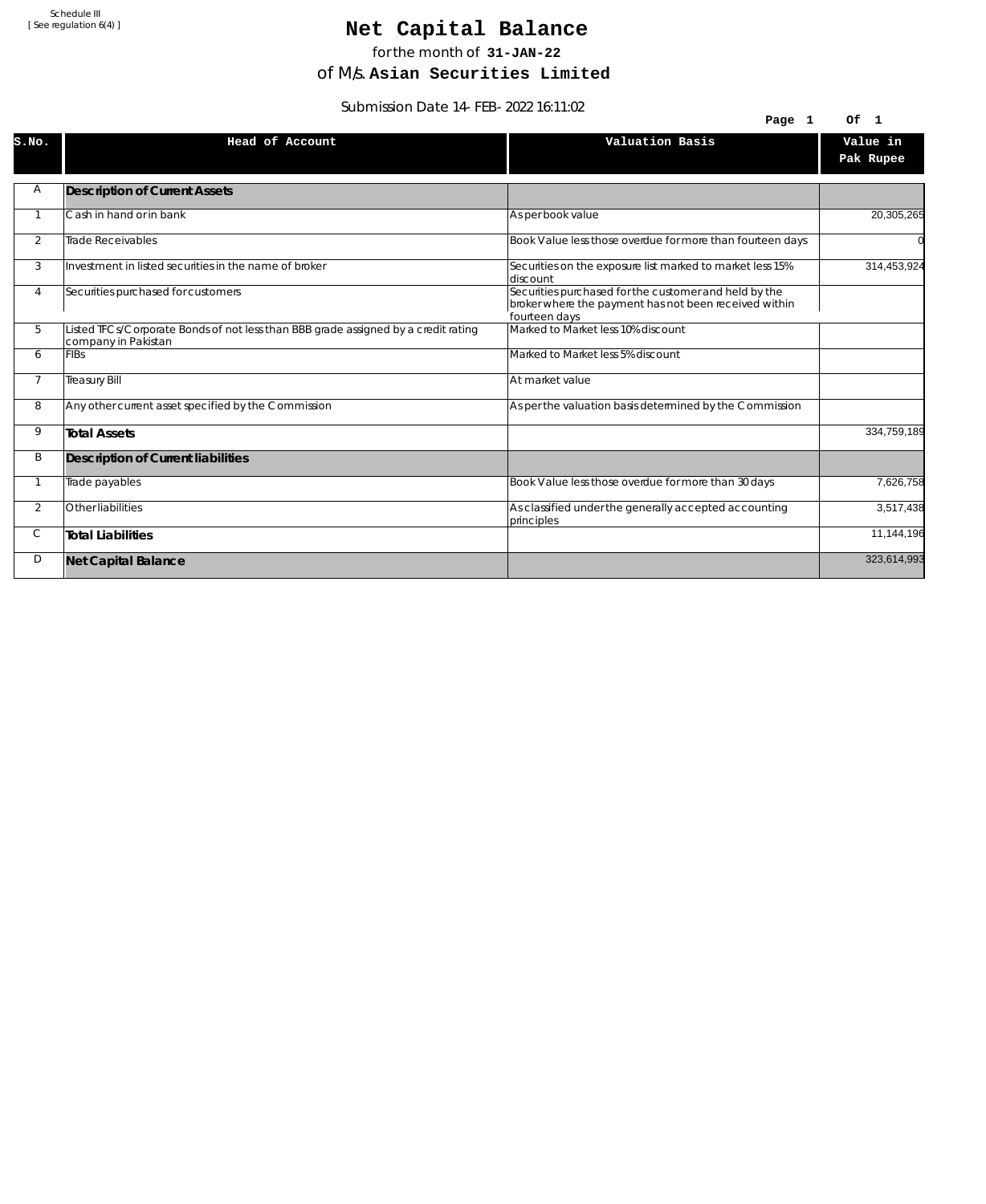## Net Capital Balance

for the month of **28-FEB-22**

of M/s. **Asian Securities Limited**

Submission Date 14-MAR-2022 17:17:35

|                | $300111331011$ Date $14$ -MAR-2022 17.17.33                                                               |                                                                                                                                 |             |
|----------------|-----------------------------------------------------------------------------------------------------------|---------------------------------------------------------------------------------------------------------------------------------|-------------|
|                |                                                                                                           | Page 1                                                                                                                          | Of 1        |
| S.NO.          | Head of Account                                                                                           | Valuation Basis                                                                                                                 | Value in    |
|                |                                                                                                           |                                                                                                                                 | Pak Rupee   |
| Α              | <b>Description of Current Assets</b>                                                                      |                                                                                                                                 |             |
|                | Cash in hand or in bank                                                                                   | As per book value                                                                                                               | 37,929,663  |
| 2              | Trade Receivables                                                                                         | Book Value less those overdue for more than fourteen days                                                                       | 169,328     |
| 3              | Investment in listed securities in the name of broker                                                     | Securities on the exposure list marked to market less 15%<br>ldiscount                                                          | 300,826,131 |
| 4              | Securities purchased for customers                                                                        | Securities purchased for the customer and held by the<br>broker where the payment has not been received within<br>fourteen days |             |
| 5              | Listed TFCs/Corporate Bonds of not less than BBB grade assigned by a credit rating<br>company in Pakistan | Marked to Market less 10% discount                                                                                              |             |
| 6              | <b>FIBs</b>                                                                                               | Marked to Market less 5% discount                                                                                               |             |
| $\overline{7}$ | <b>Treasury Bill</b>                                                                                      | At market value                                                                                                                 |             |
| 8              | Any other current asset specified by the Commission                                                       | As per the valuation basis determined by the Commission                                                                         |             |
| 9              | <b>Total Assets</b>                                                                                       |                                                                                                                                 | 338,925,122 |
| B              | Description of Current liabilities                                                                        |                                                                                                                                 |             |
|                | Trade payables                                                                                            | Book Value less those overdue for more than 30 days                                                                             | 15,704,600  |
| $\overline{2}$ | Other liabilities                                                                                         | As classified under the generally accepted accounting<br>principles                                                             | 4,465,913   |
| С              | <b>Total Liabilities</b>                                                                                  |                                                                                                                                 | 20,170,513  |
| D              | <b>Net Capital Balance</b>                                                                                |                                                                                                                                 | 318,754,609 |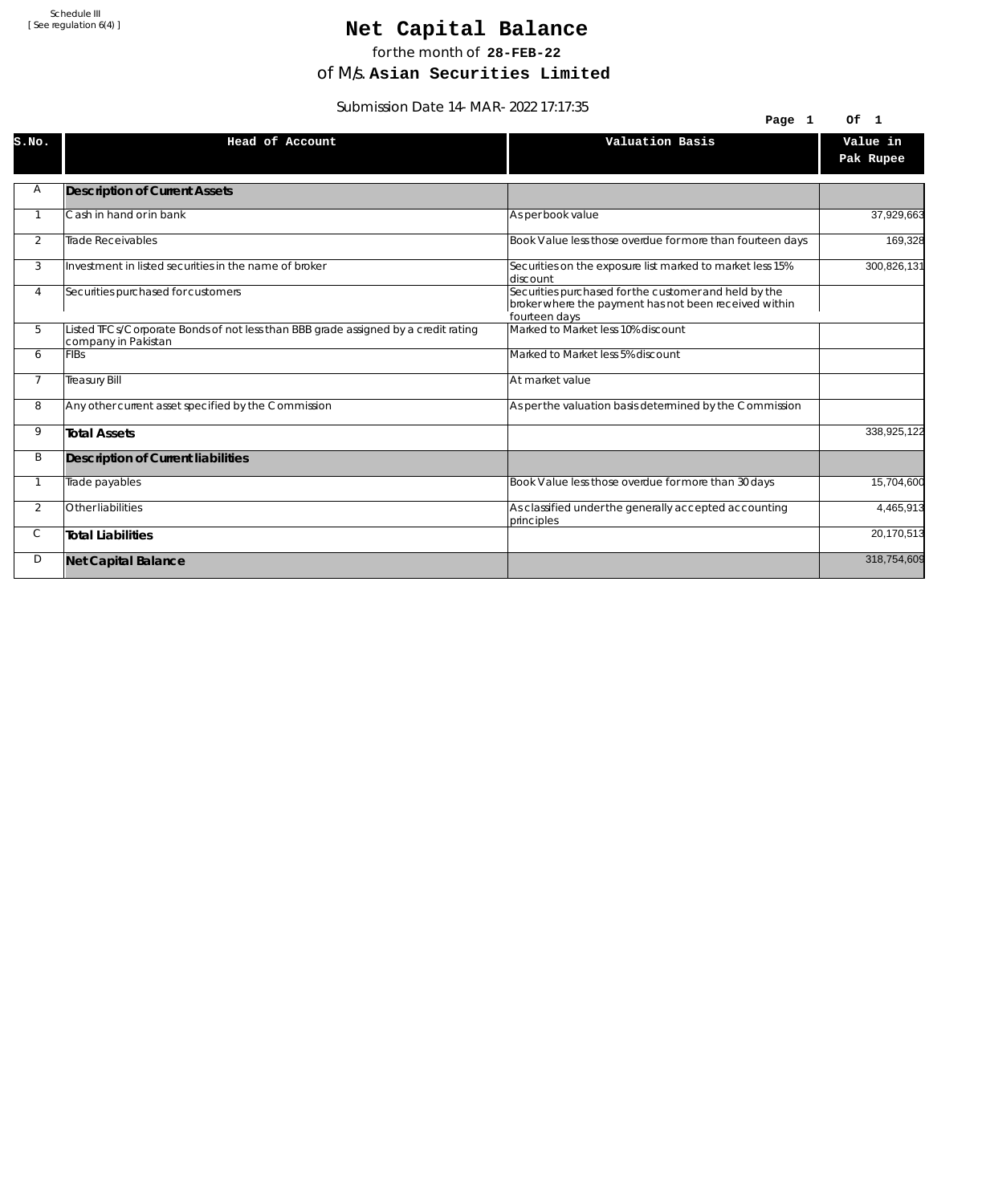## Net Capital Balance

for the month of **31-MAR-22**

of M/s. **Asian Securities Limited**

Submission Date 12-APR-2022 14:57:21

|                | $300111331011$ Date T2-AFR-2022 14.37.21                                                                  |                                                                                                                                 |                       |
|----------------|-----------------------------------------------------------------------------------------------------------|---------------------------------------------------------------------------------------------------------------------------------|-----------------------|
|                |                                                                                                           | Page 1                                                                                                                          | Of 1                  |
| S.NO.          | Head of Account                                                                                           | Valuation Basis                                                                                                                 | Value in<br>Pak Rupee |
| Α              | <b>Description of Current Assets</b>                                                                      |                                                                                                                                 |                       |
|                | Cash in hand or in bank                                                                                   | As per book value                                                                                                               | 49,458,132            |
| 2              | Trade Receivables                                                                                         | Book Value less those overdue for more than fourteen days                                                                       |                       |
| 3              | Investment in listed securities in the name of broker                                                     | Securities on the exposure list marked to market less 15%<br>discount                                                           | 284,217,470           |
| 4              | Securities purchased for customers                                                                        | Securities purchased for the customer and held by the<br>broker where the payment has not been received within<br>fourteen days |                       |
| 5              | Listed TFCs/Corporate Bonds of not less than BBB grade assigned by a credit rating<br>company in Pakistan | Marked to Market less 10% discount                                                                                              |                       |
| 6              | <b>FIBs</b>                                                                                               | Marked to Market less 5% discount                                                                                               |                       |
| $\overline{7}$ | <b>Treasury Bill</b>                                                                                      | At market value                                                                                                                 |                       |
| 8              | Any other current asset specified by the Commission                                                       | As per the valuation basis determined by the Commission                                                                         |                       |
| 9              | <b>Total Assets</b>                                                                                       |                                                                                                                                 | 333,675,602           |
| B              | Description of Current liabilities                                                                        |                                                                                                                                 |                       |
|                | Trade payables                                                                                            | Book Value less those overdue for more than 30 days                                                                             | 10,323,832            |
| $\overline{2}$ | Other liabilities                                                                                         | As classified under the generally accepted accounting<br>principles                                                             | 12,274,636            |
| С              | <b>Total Liabilities</b>                                                                                  |                                                                                                                                 | 22,598,468            |
| D              | <b>Net Capital Balance</b>                                                                                |                                                                                                                                 | 311,077,134           |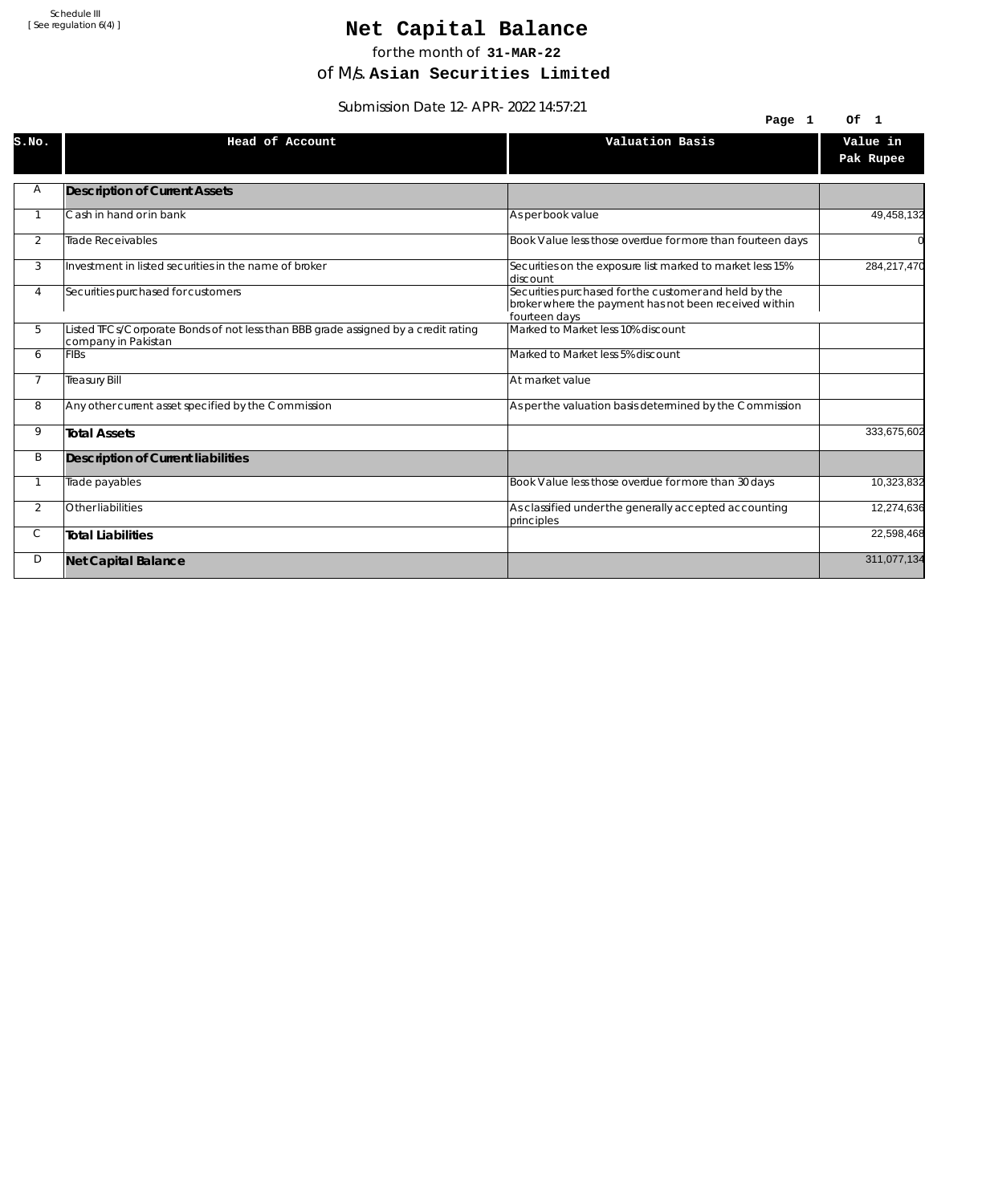# Net Capital Balance

for the month of **30-APR-22**

of M/s. **Asian Securities Limited**

Submission Date 13-MAY-2022 12:54:24

|                | $3001111331011$ Date $13-101A1-2022$ 12.34.24                                                             |                                                                                                                                 |                       |
|----------------|-----------------------------------------------------------------------------------------------------------|---------------------------------------------------------------------------------------------------------------------------------|-----------------------|
|                |                                                                                                           | Page 1                                                                                                                          | Of<br>$\blacksquare$  |
| S.NO.          | Head of Account                                                                                           | Valuation Basis                                                                                                                 | Value in<br>Pak Rupee |
| Α              | <b>Description of Current Assets</b>                                                                      |                                                                                                                                 |                       |
|                | Cash in hand or in bank                                                                                   | As per book value                                                                                                               | 28,198,628            |
| 2              | Trade Receivables                                                                                         | Book Value less those overdue for more than fourteen days                                                                       | 263,415               |
| 3              | Investment in listed securities in the name of broker                                                     | Securities on the exposure list marked to market less 15%<br>ldiscount                                                          | 259,087,252           |
| 4              | Securities purchased for customers                                                                        | Securities purchased for the customer and held by the<br>broker where the payment has not been received within<br>fourteen days |                       |
| 5              | Listed TFCs/Corporate Bonds of not less than BBB grade assigned by a credit rating<br>company in Pakistan | Marked to Market less 10% discount                                                                                              |                       |
| 6              | <b>FIBs</b>                                                                                               | Marked to Market less 5% discount                                                                                               |                       |
| $\overline{7}$ | <b>Treasury Bill</b>                                                                                      | At market value                                                                                                                 |                       |
| 8              | Any other current asset specified by the Commission                                                       | As per the valuation basis determined by the Commission                                                                         |                       |
| 9              | <b>Total Assets</b>                                                                                       |                                                                                                                                 | 287,549,295           |
| B              | Description of Current liabilities                                                                        |                                                                                                                                 |                       |
|                | Trade payables                                                                                            | Book Value less those overdue for more than 30 days                                                                             | 4,125,554             |
| $\overline{2}$ | Other liabilities                                                                                         | As classified under the generally accepted accounting<br>principles                                                             | 12,526,477            |
| С              | <b>Total Liabilities</b>                                                                                  |                                                                                                                                 | 16,652,031            |
| D              | <b>Net Capital Balance</b>                                                                                |                                                                                                                                 | 270,897,264           |